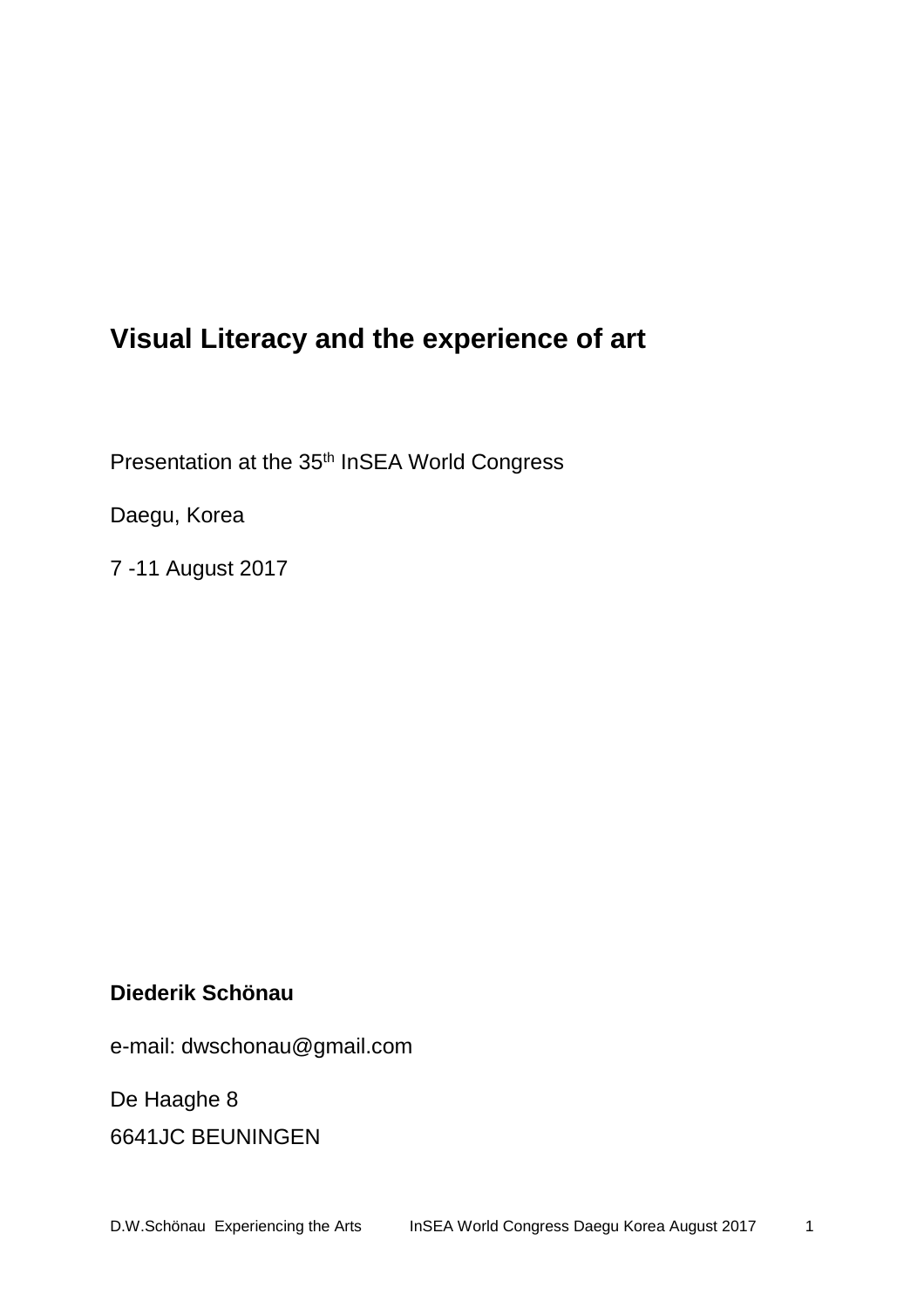### **Visual Literacy and the experience of art**

This presentation is about a unique school subject in the arts that has been introduced in Dutch education some twenty years ago: appreciating the arts. This subject is unique because it relates to the actual experience of products of all different types of art, being these visual arts, music, dance, theatre, architecture, film, pop concerts, video art, and all other products that can be approached as 'art'. It is also unique as it is a final examination subject. And to make it even more special: all students have to take this subject!

In this presentation I will relate this subject to the Common European Framework for Visual Literacy that has been published last year by ENViL, European Network for Visual Literacy ENViL 1. Visual Literacy, as a term, covers all varieties of art education subjects, from art to design, from drawing to art history, from visual culture to film, from textile art to handicraft.

# **The Common European Framework of Reference for Visual Literacy (CEFR-VL)**

The ENViL framework is meant to provide a common theoretical basis for what all Europeans should know and be able to do with regard to man-made visual objects and images. These objects and images include also what is commonly known as 'art', but the description 'visual' in Visual Literacy already suggests that the range of images and objects that is covered by this framework is much broader.

The ENViL framework - which actually has the status of a prototype – is based on the concept of competencies. A competency is the ability to apply knowledge, skills and attitudes in situations that are relevant to the individual and to society and in which images, objects and visual signs are used. The element of 'situation' is crucial, as one can only apply one's competency in a situation that demands for specific action. The same skills and knowledge that are effective in one situation might turn out to be ineffective in a different situation.

The framework acts as a model that systematizes and structures these competencies. Where possible, the competencies have been described at three levels: an elementary level that everybody should reach, a 'competent' level describing what characterizes a fully visually literate European citizen, and an intermediate level in between.

In the framework a main division is made between competencies related to the production of work (normally known as studio work) and to the reception of work (the way we look at visual images, including art). Although this split reflects the position of the maker on the one side and the observer on the other, this is not as simple as it seems. The 'observer' is the person to whom the work is addressed. But this observer can take several positions with regard to the art work. It Is not without

l <sup>1</sup> Wagner, Ernst & Schönau, Diederik (Hrsg.) (2016), *Cadre Européen Commun de Référence pour la Visual Literacy-Prototype, Common European Framework of Reference for Visual Literacy - Prototype, Gemeinsamer Europäisher Referenzrahmen für Visual Literacy- Prototyp*, Münster/New York: Waxmann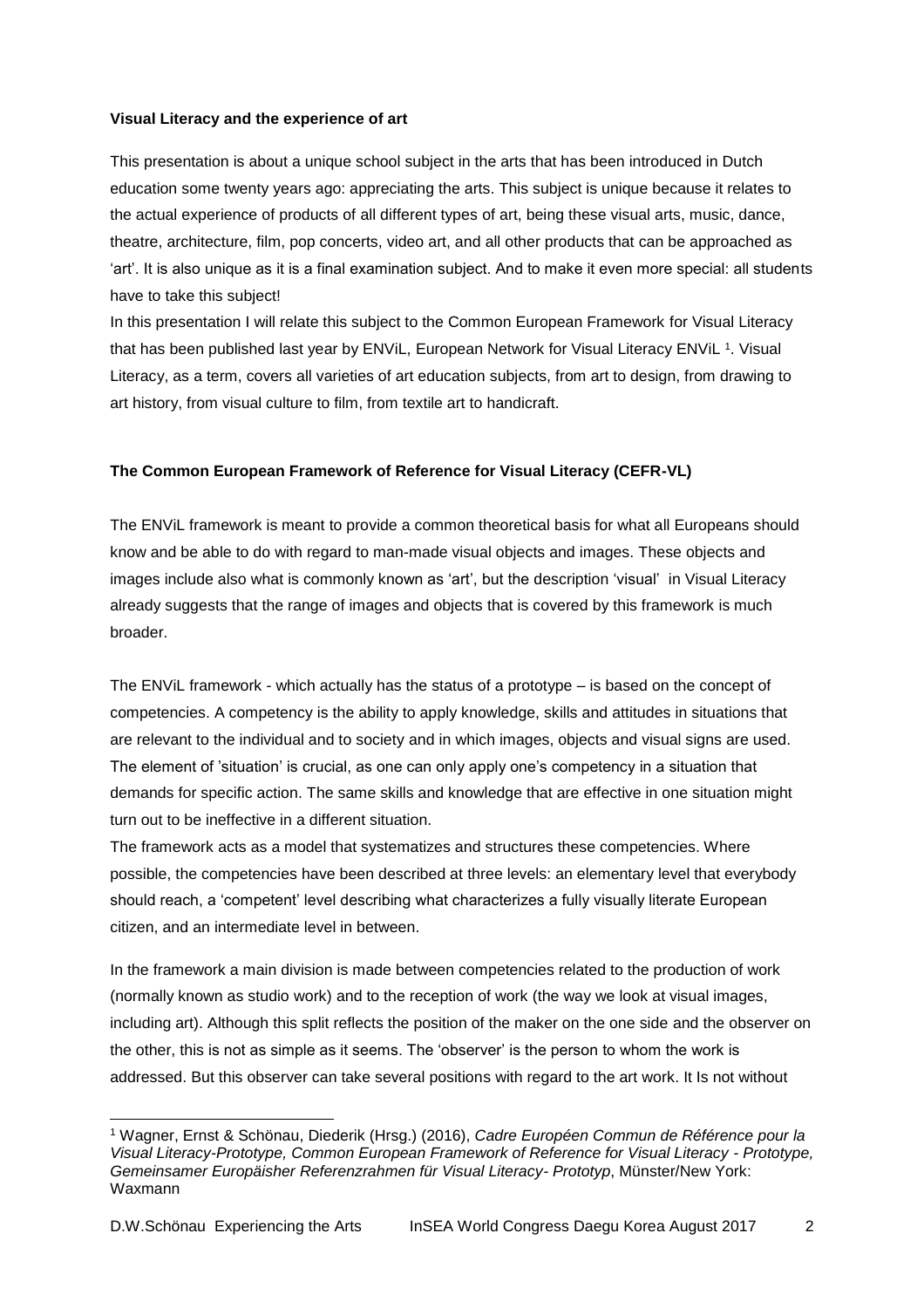reason that in the theory of discipline based art education (DBAE), in which professionals use their disciplines to approach art, next to the artist, the position of the art critic, the art philosopher and the art historian are presented as three types of observers. But these are all professionals. But we also have to take into account the general public, the interested observer or citizen who goes to a museum or a gallery, who enters a building, or who buys objects and clothes that have been designed. Which brings me to CKV.

# **CKV**

l

The history of CKV goes back some twenty years. In the nineties a political discussion led to a fundamental reform of Dutch secondary education. As part of this reform also the arts were looked critically. A new question arose: What should students know and understand in order to appreciate art? This question has been answered by the introduction of CKV, the Dutch acronym of 'cultural and artistic education'. <sup>2</sup> This is a subject that concentrates on the role of the observer or the public with regard to the arts – all the arts. As to this moment, August 2017, a revised final examination program for CKV has become effective. The revision was needed to make CKV more demanding and more interesting for students. The programme is formulated in terms of 'can do'-statements, stating what the student is able to do. Therefore a comparison with the competency-based approach of the ENViL framework is quite well possible. In what follows I will compare this revised examination program of CKV with the ENViL framework to see in what way this subject fits the model developed by ENViL, and in what way theory can learn from practice.

The purpose of CKV is to have students learn to actively experience, enjoy and understand the arts by letting them take part actively in a variety of artistic expressions and experiences.

In the revised examination programme 'experiencing' has to be understood in three ways. In the first place it relates to the active and *real life* participation in art by taking part in visits to museums, architecture or presentations or by going to film, concerts or theatre performances.

Secondly, this participation is seen as *a productive process* that demands an active involvement of the students, and the use of relevant knowledge and skills.

Finally, as the meaning of art and culture is never fixed, taking part in artistic and cultural activities is seen as both an experience and a creative process that demands for an open and *inquisitive attitude.* To develop such an open attitude and process-based approach the subject is divided into four domains, arranged and formulated in such a way that teachers and students have to adapt a processoriented way of working: to explore – to broaden – to deepen – to connect.

In the first domain, the domain of 'exploration', students learn to describe their own experiences with art, their own artistic interests, and their knowledge of and ideas about art, to reflect on these experiences, and to document the results. Students are also expected to think about the way their own interests in 'art' have been formed, and how these interests relate to those of others, including their peers in the classroom.

<sup>2</sup> For the Dutch text of the examination programme: http://www.slo.nl/downloads/archief/Examenprogramma\_\_CKV\_\_DEFINITIEF.pdf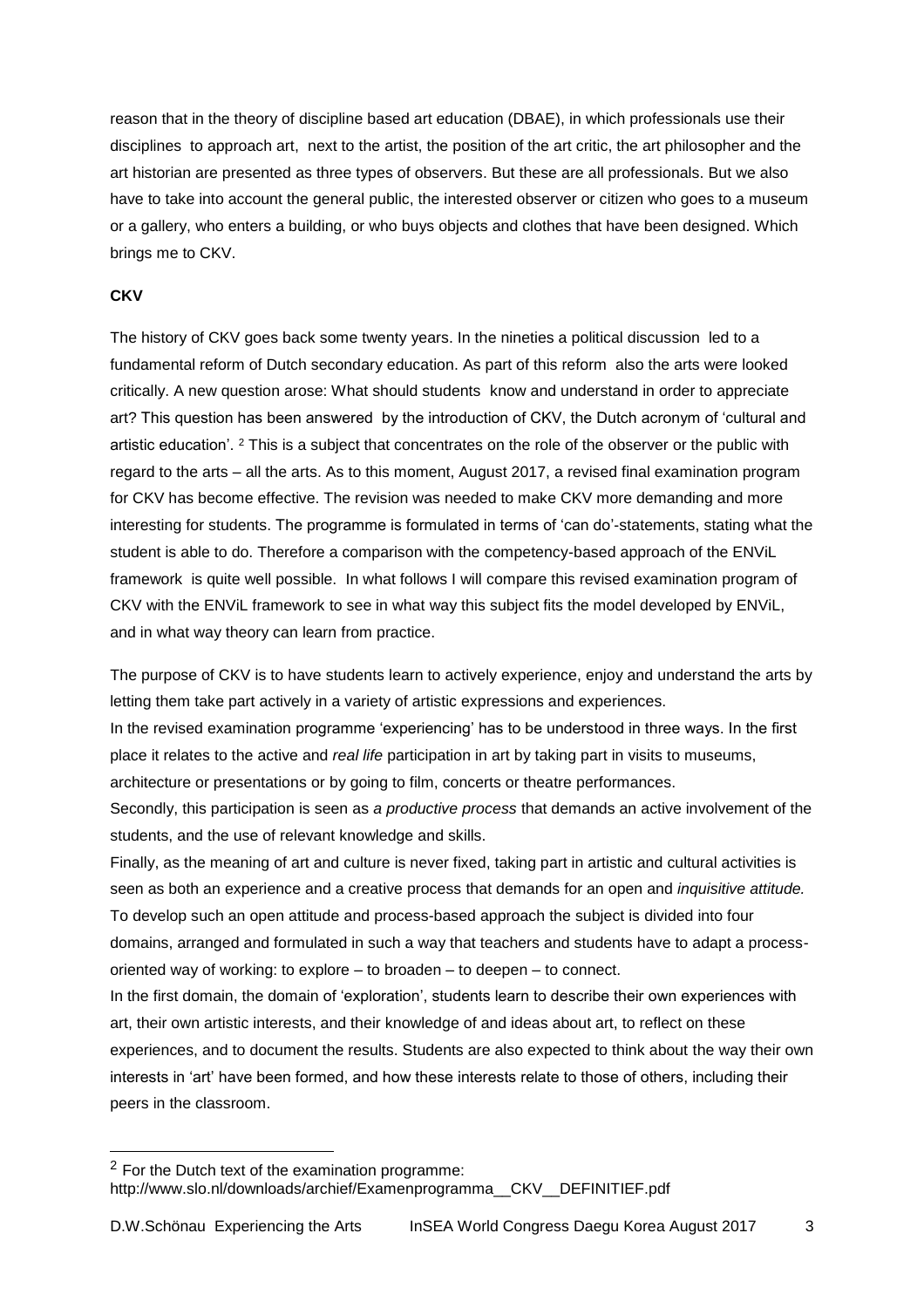In the next domain (or next step) students have to broaden their view and knowledge and to develop 'a creative and inquisitive attitude' by opening themselves to new experiences and stepping out of their comfort zone. This is done by going to places where professional art is presented or performances are given. Students are asked to appreciate what they experience and to arrive at their own judgements. Students have to investigate these artistic encounters by making use of dimensions or contrast in which art can manifest itself: fact or fiction, traditional or innovative, autonomous or applied, analogical or digital, beauty or ugliness, etc.

In the third domain students have to deepen their experience, knowledge and skills, by investigating (aspects of) an artistic creative process. In this domain students can make use of sources in different media, their own cultural surroundings and their knowledge of art theory and cultural history as acquired in the step before (broadening the view). They can do their investigations by means of practical activities, interviews, reflective research, analysing background information, etc. The research can relate to an art work, but also to the role of the maker or the mediator involved, being these the composer, director, dancer, the curator, the programmer, etc.

In the fourth domain students make connections between what they have done in the other three domains, and what these experiences and insights have contributed to their own cultural and artistic and cultural development, understanding and appreciation. They can do so by giving a presentation of their personal reflection in a talk, a film, a presentation, a (digital) report or in a combination of these formats.

Depending on the time available and the complexity of the investigation, several research cycles can be executed.

#### **Comparing CKV with the CEFR-VL**

In the ENViL framework sixteen different subcompetencies are described which either relate to the production of images and objects, to their reception or to both. The choice of these competencies is based on a thorough analysis of 32 curricula in the domain of Visual Literacy (art, design, art history, etc.) in 22 European countries. As is many curricula a division is made between making (studio work) and analysing work made by others (mostly artists), it is not surprising that in the ENViL framework a main division is made between production and reception. But how does this relate to the competencies needed to experience art as art, not as a subject for further critical analysis?

Of the sixteen subcompetencies of the ENViL model some nine seem directly relevant for the generic competency to experience art in a fruitful way. They represent three or four phases in the process of experiencing art. Three subcompetencies relate to the first phase in which the experience of art takes place: *empathise*, *perceive* and *experience aesthetically*. One could also describe these three subcompetencies as a more general competency to open one's mind to the artistic aspect of what is presented to the eyes. The next three subcompetencies relate to the looking for reasons why a work is appealing and artistically interesting. These are the subcompetencies to *describe*, *analyse* and *interpret*. They relate to the reflection on why a work of art is interesting, successful or relevant. The third phase include two subcompetencies: to *judge* and to *value*. Judgement is based on criteria, reflecting what can be seen as aspects or even standards to what makes a work of art successful.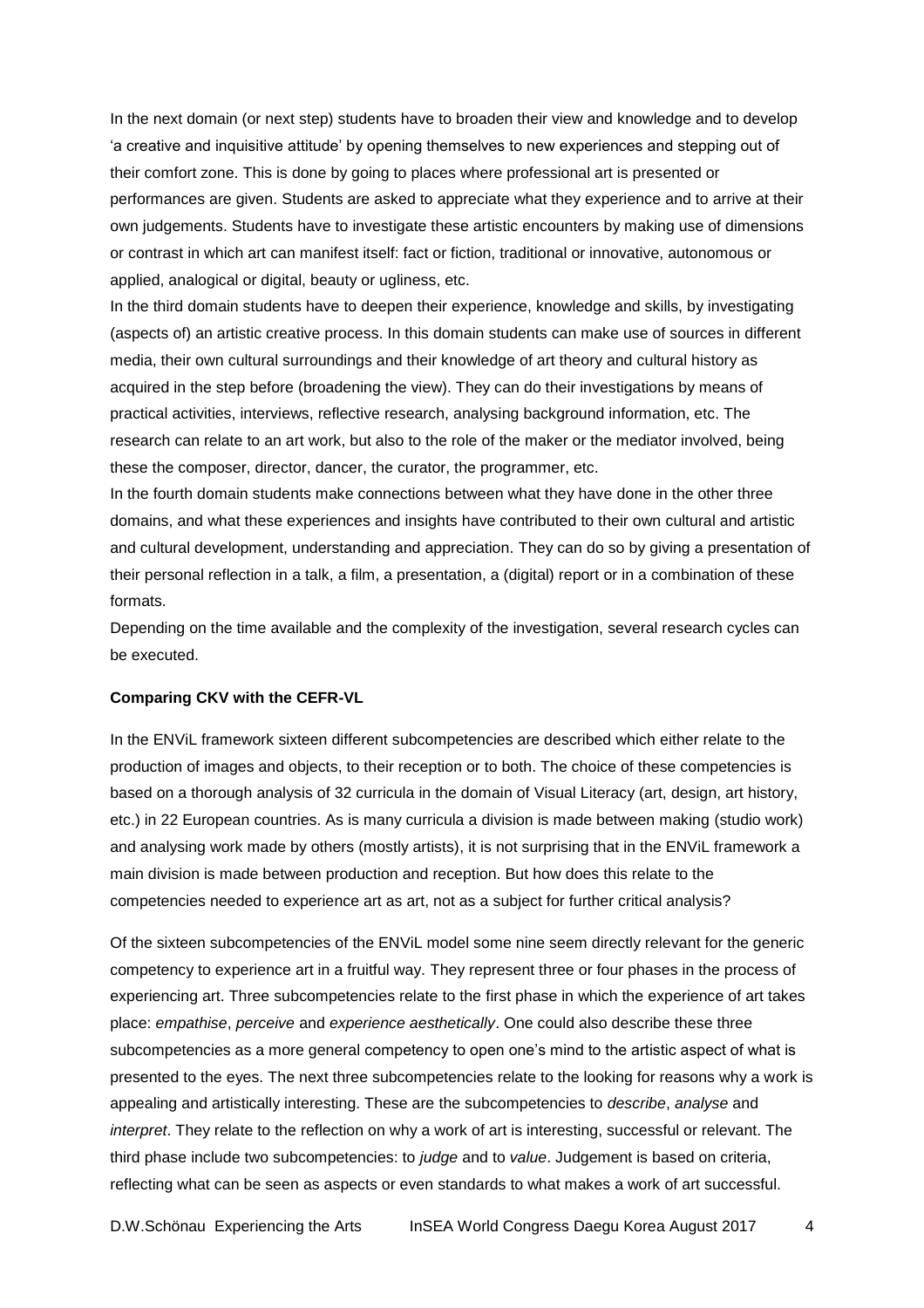Valuing is broader: it places the art work in a wider cultural context, presenting its worth as a cultural object. A final phase is the subcompetency to *present* the results of one's 'endeavours. This is typical for a didactic or commercial situation. In daily life few people will formally present the results of their experience with art.

How do these subcompetencies relate to what is described in the examination program of CKV? In the first step in CKV students as asked to explore. The verbs used in the examination programme are: describe, reflect and report or present. As to the content, students have to concentrate on their personal experiences, interests, knowledge and ideas about art - in its broadest sense – and how these relate to those of others, among them their classmates, by comparing. So valuing is already popping up in descriptive way by comparing.

The second step (or domain, as it is named in the program) relates to broadening one's view. The competencies or verbs used are: to contemplate or view, to value to report. This is partly done by taking part in an artistic presentation or performance. The notion of contemplation or viewing is missing in the CEFR-VL. To actually take part in art live can be equalled to the subcompetencies *empathise*, *perceive*, and *experience aesthetically*. The reflection on this experience can be described in terms of *describing* and *analysing.* To value can also be found in the CERF-VL. The results of this phase have to be presented in one way or another.

In the third phase students have to go into depth. The verbs and therefore subcompetencies used in the CKV program are research, analyse, create, use, contextualise, document and to account. When comparing these with the framework we could state that research is covered by the subcompetencies *analyse* and *interpret*. In CKV *analyse* is seen as an aspect of research, document and account as part of the subcompetency *present* in the framework. *Use* and *create* are equally used as subcompetencies in the framework. The only verb that cannot be related to the framework is contextualize: putting things in context. This context can be of any kind: social, cultural, economic, religious, psychological, educational, legal or theoretical.

In the final phase or domain of CKV students have to connect what they have found and learned in the first three phases and to relate these insights to their own ideas and cultural development and to what art is or can be. The verbs used are connect, indicate and clarify. These are missing as subcompetencies in the framework, but indicate and clarify could be seen as aspects of *presenting*. To connect is missing in the framework. Interestingly, in the National Core Arts Standards in the United States, this competency to connect is included as a separate domain. But there it has broader meaning as it not only relates to making connections to one's own experiences and ideas, but also to the external context. But this is covered by the competency in the CKV program to contextualize.

## **Conclusion**

This brief overview does not go into all the details of both the CKV examination program and the CEFR-VL. But when we concentrate on the main characteristics of both documents we can arrive at some preliminary conclusions.

CKV introduces a way of learning about and through art that has not been part of the CEFR-VL: how to learn to appreciate and enjoy art, not only how to make or understand or respond to it. One could